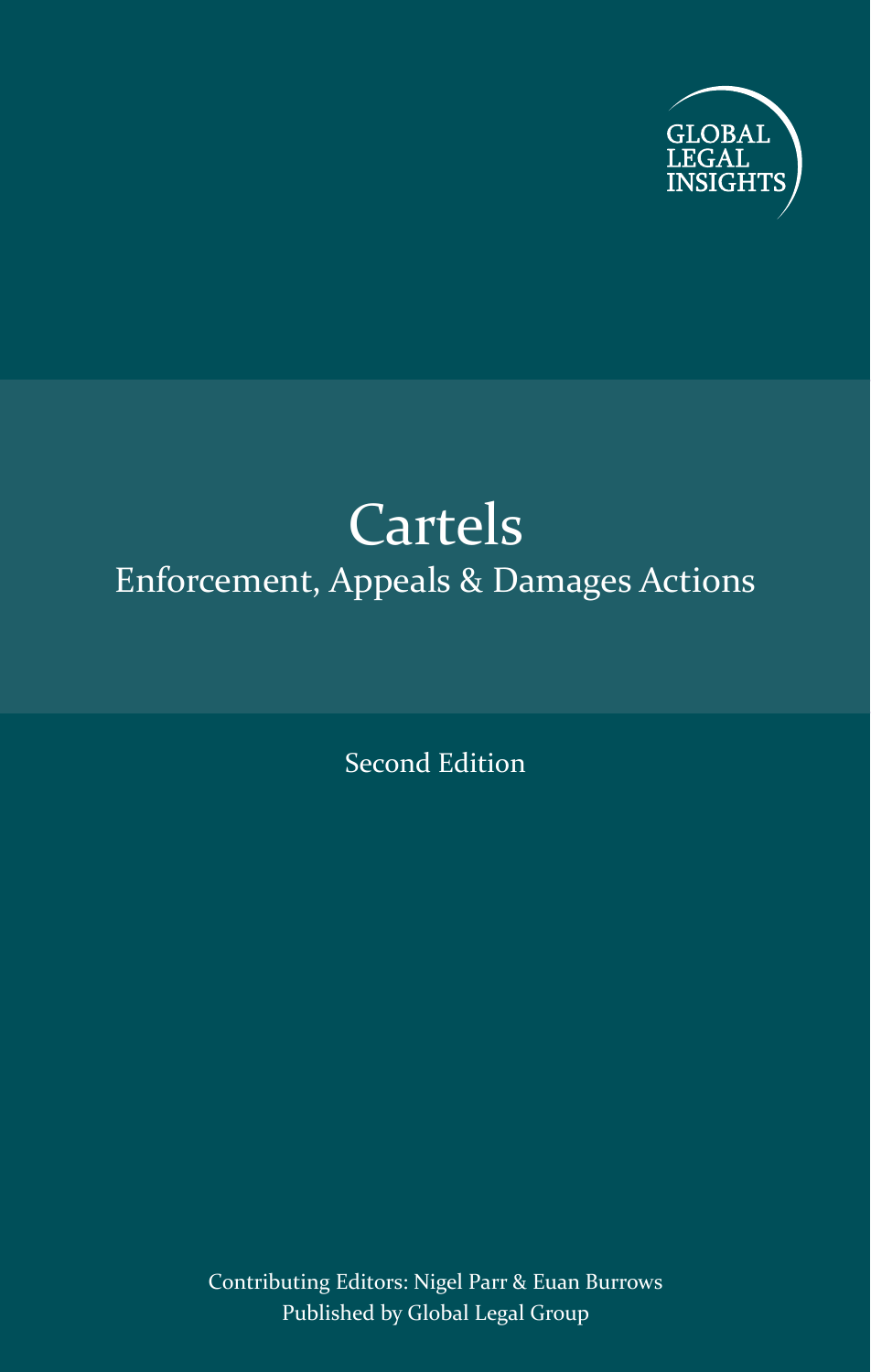## **CONTENTS**

**Preface** Nigel Parr & Euan Burrows, *Ashurst*

| <b>Argentina</b>      | Marcelo den Toom, M. & M. Bomchil                                           | $\mathbf{1}$ |  |
|-----------------------|-----------------------------------------------------------------------------|--------------|--|
| Australia             | Peter Armitage, Melissa Fraser & Ross Zaurrini, Ashurst                     |              |  |
| Austria               | Christian Mayer & Annika Wanderer, Fiebinger Polak Leon & Partners          |              |  |
| Canada                | Randall J. Hofley, Mark A. Morrison & Joshua A. Krane,                      |              |  |
|                       | Blake, Cassels & Graydon LLP                                                | 27           |  |
| China                 | Hannah Ha, John Hickin & Philip Monaghan, Mayer Brown JSM                   | 37           |  |
| <b>Cyprus</b>         | Marios Eliades, Tassos Papadopoulos & Associates LLC                        | 50           |  |
| <b>Denmark</b>        | Olaf Koktvedgaard, Erik Kjær-Hansen & Christian Holger Vang, Bruun & Hjejle |              |  |
| <b>Estonia</b>        | Maria Peterson & Greete-Kristiine Kuru, Attorneys at Law Borenius           | 63           |  |
| <b>European Union</b> | Nigel Parr & Euan Burrows, Ashurst                                          | 69           |  |
| Finland               | Arttu Mentula & Katrin Puolakainen, Merilampi Attorneys Ltd.                | 81           |  |
| <b>France</b>         | Leyla Djavadi, Séverine Sanglé-Ferrière & Jean-Louis Fourgoux,              |              |  |
|                       | <i>Fourgoux et Associés</i>                                                 | 89           |  |
| <b>Germany</b>        | Ulrich Schnelle & Volker Soyez, Haver & Mailänder                           | 100          |  |
| India                 | Farhad Sorabjee & Amitabh Kumar, J. Sagar Associates                        | 111          |  |
| <b>Ireland</b>        | John Meade, Arthur Cox                                                      | 117          |  |
| Japan                 | Catherine E. Palmer, Daiske Yoshida & Hiroki Kobayashi, Latham & Watkins    | 126          |  |
| Luxembourg            | Gabriel Bleser, Kleyr Grasso Associés                                       | 134          |  |
| <b>Netherlands</b>    | Kees Schillemans & Tjarda van der Vijver, Allen & Overy LLP                 | 139          |  |
| <b>Nigeria</b>        | Funke Adekoya & Chinyerugo Ugoji, ÆLEX                                      | 147          |  |
| <b>Norway</b>         | Kristin Hjelmaas Valla & Henrik Svane, Kvale Advokatfirma DA                | 153          |  |
| <b>Poland</b>         | Dorothy Hansberry-Bieguńska, <i>Hansberry Competition</i>                   | 163          |  |
| Romania               | Silviu Stoica & Mihaela Ion, Popovici Nițu & Asociații                      | 171          |  |
| <b>Russia</b>         | Evgeny Voevodin, Dmitry Rozhkov & Andrey Zakataev,                          |              |  |
|                       | Antimonopoly Law Office LLC                                                 | 186          |  |
| <b>Spain</b>          | Borja Martínez Corral, Uría Menéndez                                        | 193          |  |
| <b>Switzerland</b>    | Christophe Rapin, Martin Ammann & Daphné Lebel,                             |              |  |
|                       | Meyerlustenberger Lachenal                                                  | 201          |  |
| <b>Taiwan</b>         | Christopher Campbell, Yi-Chin Ho & Belinda Lee, Latham & Watkins            | 218          |  |
| <b>Turkey</b>         | Süleyman Cengiz & Dr. Meltem Küçükayhan Ascıoğlu,                           |              |  |
|                       | Hergüner Bilgen Özeke Attorney Partnership                                  | 223          |  |
| <b>United Kingdom</b> | Adam Aldred & Tamsin Sawyer, Addleshaw Goddard LLP                          | 232          |  |
| <b>USA</b>            | Colin Kass & Scott M. Abeles, Proskauer                                     | 242          |  |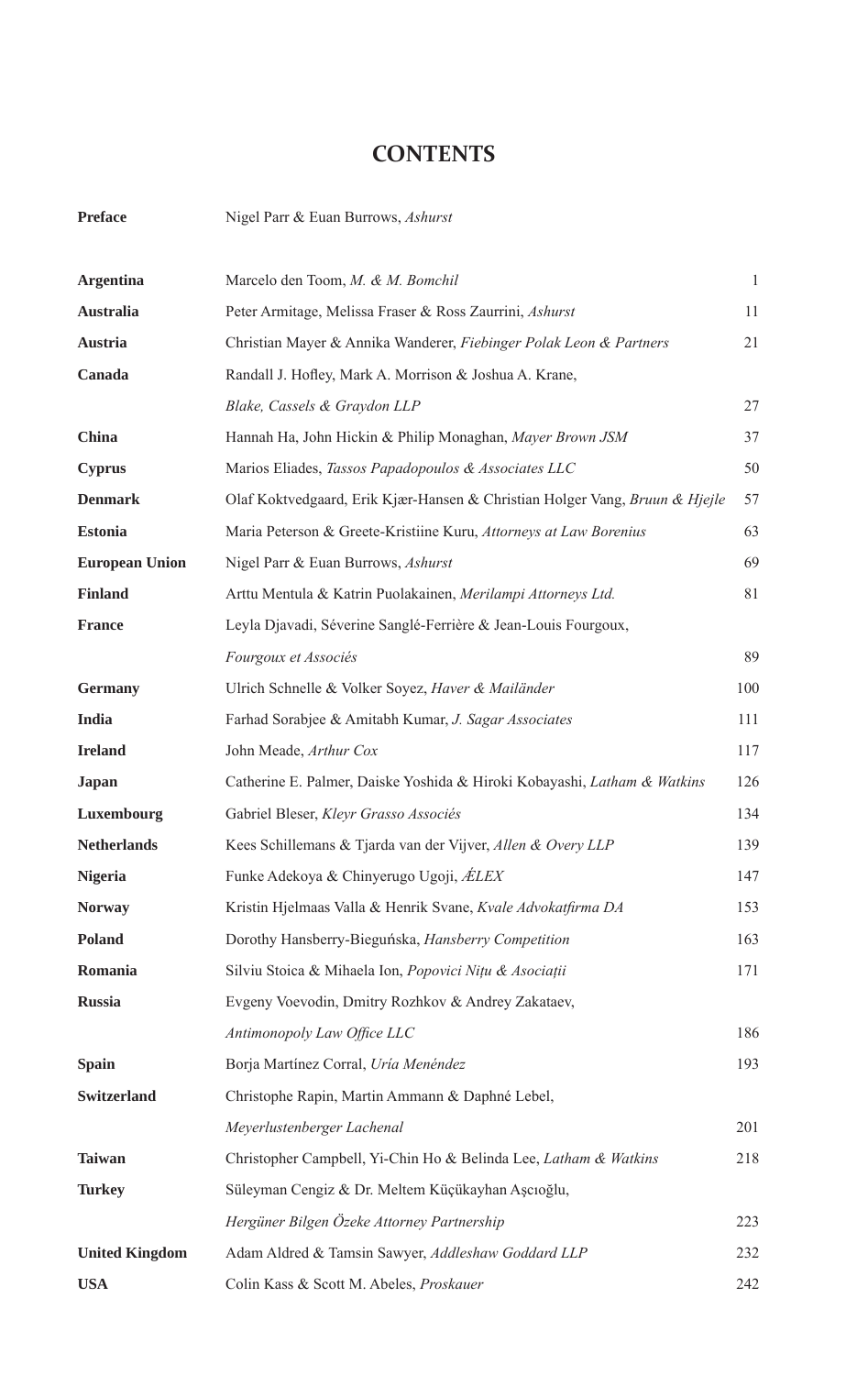# China

## Hannah Ha, John Hickin & Philip Monaghan Mayer Brown JSM

#### **Overview of the law and enforcement regime relating to cartels**

The Anti-Monopoly Law (AML) of China was adopted on 30 August 2007 and came into force on 1 August 2008. The AML is not China's first competition law, but it has rightly been described as China's first comprehensive competition law. Prior to the introduction of the AML, competitionrelated provisions of broad application were scattered throughout a range of legal instruments. These include in particular, provisions of the following:

- **Price Law**: Effective since 1 May 1998, this law addresses price-related anti-competitive conduct such as price-fixing, predatory pricing, price discrimination, and unfairly high pricing. For example, Article 14(1) of the Price Law prohibits parties from engaging in the "manipulation of market prices in collusion to the detriment of the lawful rights and interests of other operators or consumers".
- **Bidding Law**: The Bidding Law, which entered into force on 1 January 2000, was formulated to regulate tendering and bidding activities, particularly regarding large-scale infrastructure and public utility or other government-related projects, and amongst other things directly prohibits certain forms of bid-rigging.
- **Anti-Unfair Competition Law**:Effective since 1 December 1993, this law prohibits tying, certain below-cost sales practices and a range of unfair trade practices. The Anti-Unfair Competition Law also prohibits bid-rigging.

These three laws remain in force today and operate alongside the AML to control restrictive cartel practices. The Price Law in particular remains an important enforcement tool and has been used in recent high-profile cases. The AML, however, is by far the most significant legal instrument in the cartel context. Article 13 of the AML prohibits the following "monopoly agreements" (agreements, decisions or concerted practices that eliminate or restrict competition) concluded by competing undertakings:

- monopoly agreements which fix the prices of products;
- monopoly agreements which limit the production volumes or sales volumes of products;
- monopoly agreements which divide sales markets or purchasing markets;
- monopoly agreements which limit purchases of new technology or equipment or that limit the development of new technology or new products;
- joint boycott monopoly agreements; and
- other monopoly agreements as determined by the AML enforcement authorities.

Technically, and in this respect the China regime has been inspired by the EU regime where there are no *per se* infringements, cartel agreements falling within Article 13 AML are capable of exemption under Article 15 AML. Article 15 provides that if the implicated undertakings can demonstrate that the allegedly restrictive agreement pursues any one or more of the following objectives, Article 13 AML shall not apply:

- (1) improvements to technological development or research and/or the development of a new product;
- (2) improvements to product quality, reductions in cost, improved efficiency, the harmonisation of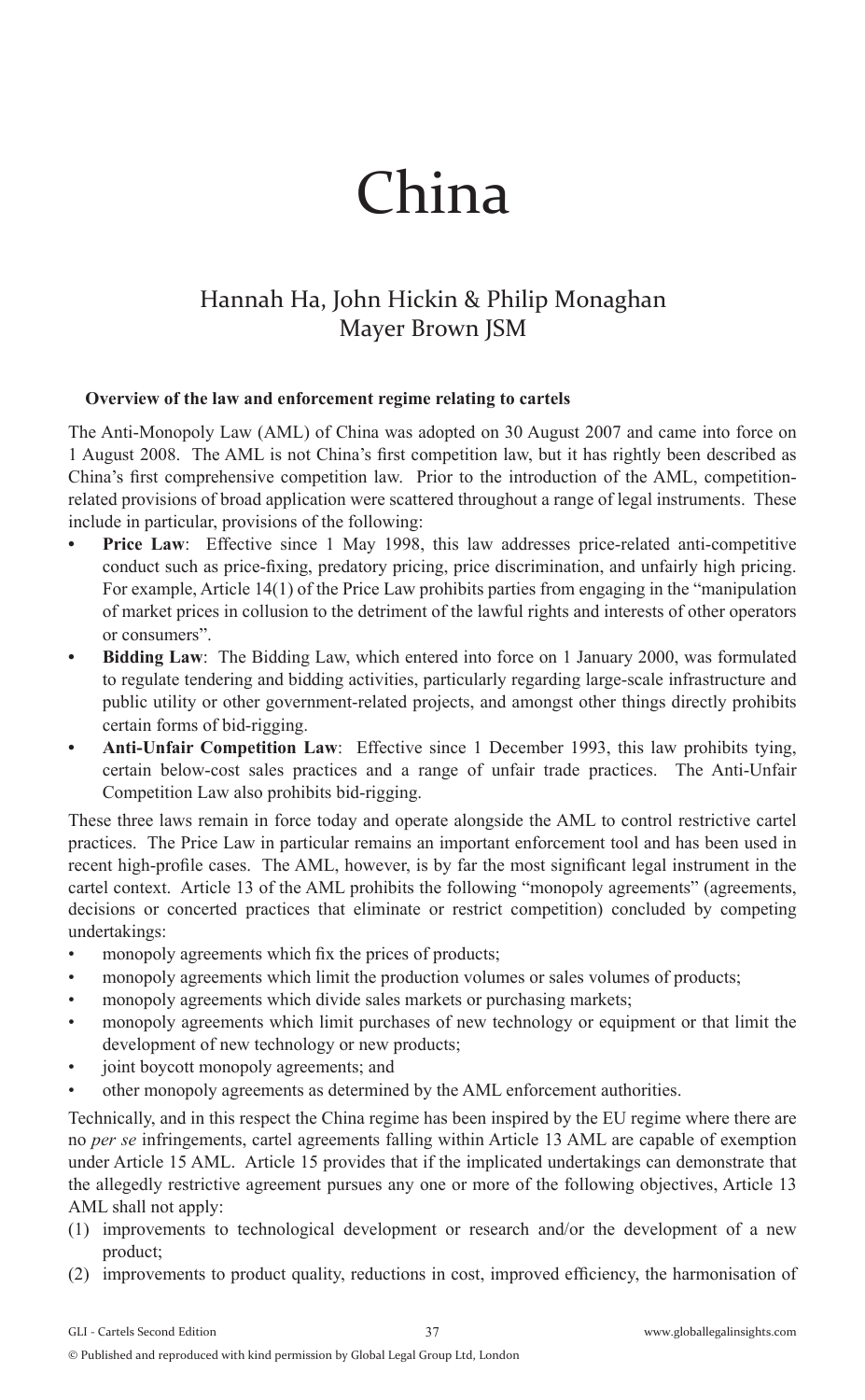product specifications and standards or the implementation of specialisation arrangements;

- (3) improvements to the operational efficiency and enhanced competitiveness of SMEs;
- (4) social public interest benefits such as energy conservation, environmental protection and disaster relief;
- (5) mitigating the impact of severe decreases in sales or production surplus/excess capacity during a period of economic recession;
- (6) the protection of legitimate interests in foreign trade and economic cooperation; and
- (7) other objectives as might be prescribed by law or by the State Council.

In order to successfully claim an exemption on the basis of items (1) through (5) above, the relevant undertakings must in addition demonstrate that competition in the relevant market will not be seriously restricted and that consumers can share in whatever efficiency or other public interest gains might be derived from the restrictive agreement. To date, in China cartel practice, Article 15 justifications do not however appear to have played any prominent role (although there is at least one precedent). In some respects this may be because the regime is relatively young. More generally though, it would seem likely that cartel conduct will not readily be defended on Article 15 grounds, and that an effective defence would be difficult to mount. From this perspective, Article 15 AML might not be expected to feature greatly in China cartel law, with the notable exceptions of Article 15(5) AML which allows for crisis cartels and Article 15(6) which provides for the possibility of export cartels. There are no reported decisions involving either of these grounds for exemption at present.

In addition to Articles 13 and 15 AML, Article 16 AML is also relevant in the cartel context given the regularity with which trade associations are associated with cartel conduct. Article 16 provides that industrial associations may not organise their members with a view to implementing monopolistic conduct prohibited by the AML. Accordingly, a trade association may not issue binding pricing guidelines for members, for example.

Aside from the "framework" provisions of the AML, there are a number of subordinate instruments with particular relevance for cartel conduct. These include the following:

- **The SAIC Regulations on the Prohibition of Monopoly Agreements** (31 December 2010): These implementing regulations include important provisions on the factors that the regulator should have regard to when establishing the existence of a non-pricing concerted practice (whether there is parallel conduct; whether there has been an exchange of future intentions between the parties; whether there are alternative explanations for parallel conduct which might defeat the implication of a concerted practice); further examples of non-pricing conduct which amounts to conduct prohibited by Article 13 AML and provisions establishing a regime for leniency in the case of non-pricing monopoly agreements.
- **The SAIC Procedural Regulations on Enforcing the Prohibition on Monopoly Agreements and Abuse of Dominance** (26 May 2009): These implementing regulations (the SAIC Procedural Regulations) contain rules on the allocation of cases between central State-level regulators and provincial or local enforcers; provisions concerning complaints in cases of alleged non-price monopoly conduct; provisions on the investigative powers of the regulator; certain minimal provisions providing for rights of defence; additional provisions for settling cases and provisions for lenient treatment where investigated parties cooperate. The regulations also provide that the investigating authority "may make a public announcement" in respect of investigations.
- **The NDRC Regulations on Monopolistic Pricing Practices** (29 December 2010): These implementing regulations include provisions on the factors that the regulator should have regard to when establishing the existence of a price-related concerted practice (again, whether there is parallel conduct; whether there has been an exchange of future intentions between the parties); further examples of price-related conduct which amount to conduct prohibited by Article 13 AML; and provisions concerning price-related abuses of market power.
- **The NDRC Procedural Regulations on Enforcing the Prohibition on Monopolistic Pricing Practices** (29 November 2010): These procedural regulations (the NDRC Procedural Regulations) contain rules on the allocation of cases between central State-level regulators and provincial or local enforcers in cases of price-related infringements of the AML; provisions concerning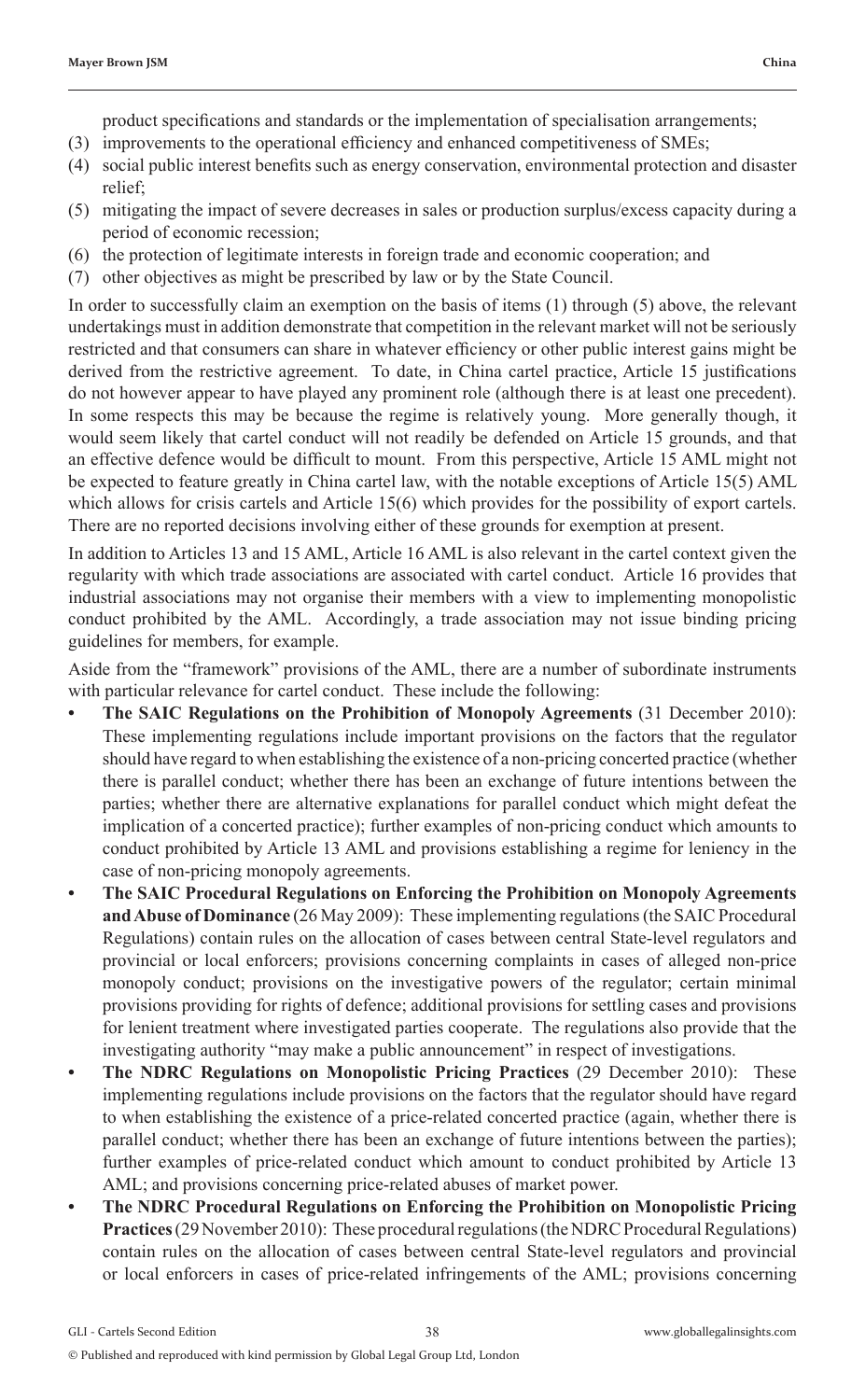complaints; provisions on the investigative powers of the regulator; certain provisions providing for rights of defence; provisions for settling cases and provisions for lenient treatment. As with the SAIC Procedural Regulations referred to above, it is provided that the investigating authority may make public the results of an investigation. There is no obligation to do this and there is no wider obligation to give reasons – arguably an essential element in any framework that sought to provide robust rights of defence. The AML also does not impose any obligation on the relevant regulators to publish infringement decisions or to state reasons.

As might be apparent from the above discussion, in addition to a number of competing competition laws, China has more than one antitrust regulator. There are in fact three regulators at the central State-level in addition to an overarching Anti-Monopoly Commission which presently exercises a coordinating function but which may also be viewed as an embryonic future unified enforcer. The three anti-monopoly enforcement authorities under the AML are the following:

- The **Ministry of Commerce** (more commonly known by the acronym MOFCOM) is responsible for merger control.
- The **NDRC** (National Development and Reform Commission) is the competent authority for price-related infringements of the AML's behavioural rules and for enforcing the provisions of the Price Law. The NDRC is therefore one of two key regulators in the cartel context.
- The **SAIC** (State Administration for Industry and Commerce) is the competent authority for nonprice-related infringements of the AML's behavioural rules and for enforcing the provisions of the Anti-Unfair Competition Law. The SAIC also enforces the Bidding Law in sectors that do not have any alternative dedicated sectoral regulator.

As regards the "division of labour" in the cartel context between price-related conduct falling within the competence of the NDRC, and non-price-related conduct falling within the remit of the SAIC, the AML itself is silent on the jurisdictional divide, and the rationale is to be found in historical competences of the regulators under older rules. The NDRC, for example, was and remains the China national price regulator and in that capacity sets and adjusts the prices of certain important commodities. This price regulator function was seen as giving the NDRC something of a claim over price-related antitrust conduct. Of course, the boundary between price and non-price-related conduct is inherently somewhat subjective and initially at least there was uncertainty as to how a cartel involving both pricing elements (e.g. pure price-fi xing) and non-pricing elements (e.g. an agreement on production quotas) would be assessed and by which regulator. The position at present is that the NDRC and SAIC will agree among themselves who the lead regulator will be in a given case where there might be jurisdictional overlap. That said, it is generally recognised that the allocation of functions between the NDRC and SAIC under the AML is sub-optimal, and additional complexity is added by the possibility of both regulators delegating enforcement to provincial bureaux or local offices.

The AML envisages an administrative enforcement structure where the SAIC and the NDRC investigate, prosecute, determine liability and impose administrative penalties. If parties are dissatisfied with the results of an investigation, they can seek an administrative review before the relevant regulator or lodge an appeal with the courts.

#### **Overview of investigative powers in China**

Article 39 AML provides that when conducting an investigation into suspected cartel conduct, the anti-monopoly enforcement authority may take the following measures:

- the authority may enter the business premises of the undertakings subject to investigation or other relevant premises;
- the authority may question the undertakings, interested parties and other relevant entities or individuals and request that they provide relevant information;
- the authority may examine and take copies of relevant documents and information including agreements, accounting books, business mail or correspondence, electronic data etc. of the investigated undertakings, interested parties and other relevant entities or individuals;
- the authority may place relevant evidence under seal, seize or retain relevant evidence; and
- the authority may make inquiries into the bank accounts of the investigated undertakings.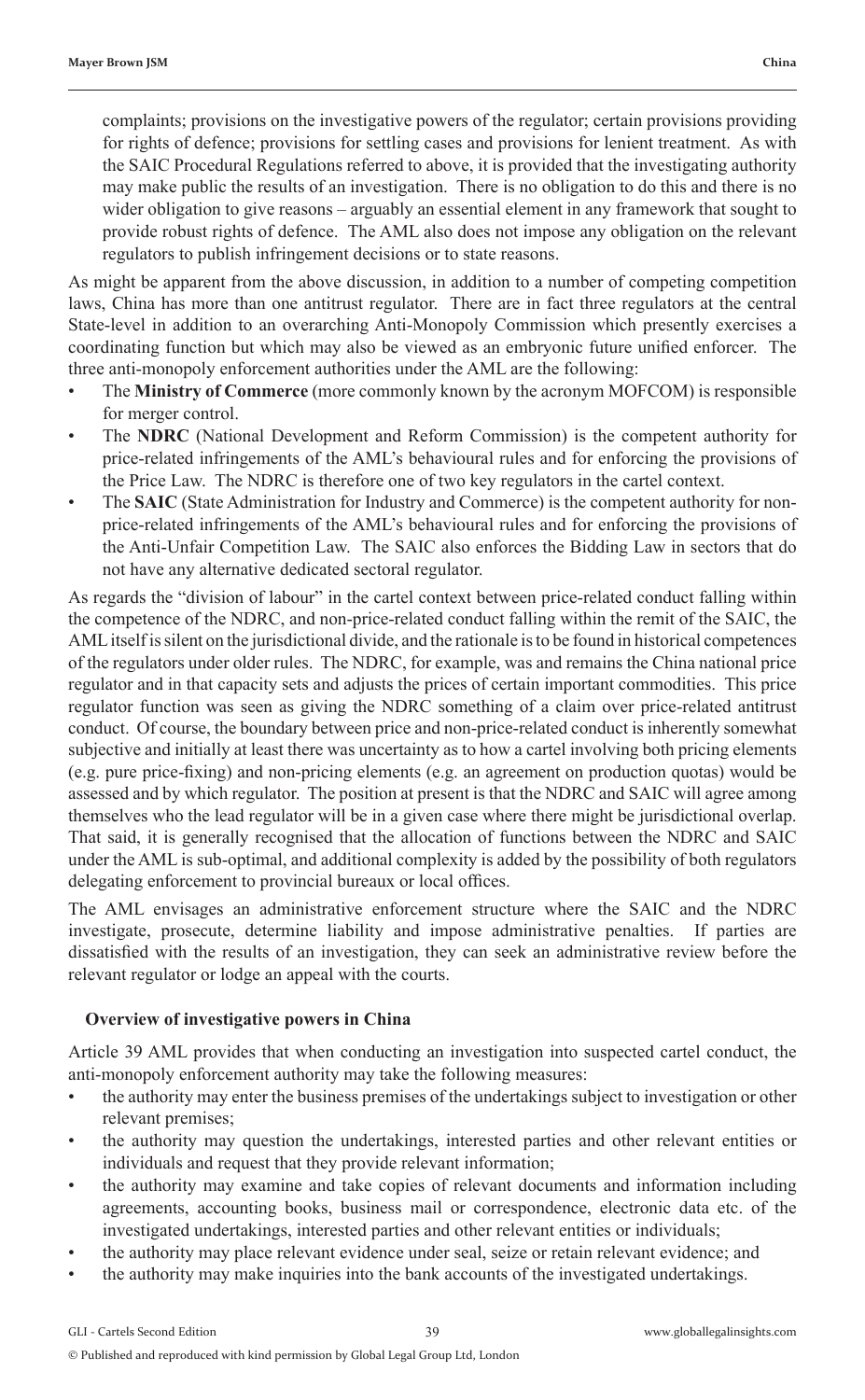The above provisions are rather broadly worded and appear to give the investigating authorities power to question and take evidence from a wide range of entities and not merely the investigated parties. This reading is followed by the SAIC in the SAIC Procedural Regulations which provide, among other matters, that the SAIC may:

- question the business operator under investigation, any other party concerned or other relevant organisations or individuals; and
- review and take copies of relevant documents and materials including receipts, certificates, agreements, accounting books, business correspondence, electronic data etc. of the business operator under investigation or any other party concerned, or other relevant organisation or individuals.

On the other hand, the NDRC Procedural Regulations are narrower in so far as they appear to confine the investigating authorities' power to a power to inspect and take copies of evidence or documents and material pertaining to the investigated parties. Further, the SAIC Procedural Regulations also provide that the business operators under investigation, any other party concerned, or other relevant organisations or individuals, may be requested to provide a range of material including:

- copies of business licences and certificates of incorporation, identity documents;
- copies of all agreements and foreign investment records pertaining to the three years before the investigation was initiated;
- trade associations may also be requested to provide business plans for the relevant industry.

The decision to deploy these various investigative powers does not require any court approval. Rather, decisions are taken by senior officials of the relevant investigating body itself – the NDRC and/or the SAIC. Relevant investigative decisions in respect of a given investigation are subject to judicial review although there is no information available on whether parties have sought a review of such decisions. That said, given the rather broad wording in Article 39 AML, coupled with the rather low threshold for opening an investigation (there need only be suspected monopolistic acts), the factors which might give rise to a successful judicial challenge are unclear.

The enforcement authorities may conduct enquiries through interviews, over the phone or in writing. Where inquiries are made by phone or interview, the interviewee will be asked to sign the inquiry record. Investigated parties are obligated to cooperate with an investigation and shall not resist or interfere with it. Interestingly, the duty to cooperate extends beyond the investigated parties and includes materially interested parties and other relevant persons. Article 52 AML provides that parties who obstruct an investigation may be subject to a range of penalties including fines of up to RMB 100,000 for individuals or RMB 1,000,000 in the case of an enterprise. Criminal penalties under the Criminal Law may also be pursued.

As regards examples of these various investigative powers being used, it is understood that unannounced raids occurred in the *Infant Formula* resale price maintenance (RPM) case (see below) and have occurred in recent abuse of dominance cases; there are, however, no dawn raid statistics available for cartel cases initiated or concluded in 2013. Penalties for failure to cooperate with the investigating authority (including for the destruction of evidence) were imposed in *Crystal Souvenirs* – a cartel case concerning sales of crystal souvenirs in Sanya, Hainan Island, China. In that case Haisha Crystals was fined RMB 99,000 and Changyuan Crystal was fined RMB 90,000 for non-cooperation including concealment and destruction of relevant evidence.

Finally, it is worth mentioning the NDRC's new Provisions on Evidence Concerning the Imposition of Administrative Penalties on Price-related Violations which provide important guidance on the collection of evidence in cartel cases, and exclude from consideration evidence collected by certain improper means such as by deception, duress or violence, and wire taps.

#### **Overview of cartel enforcement activity during the last 12 months**

The last 12 months have witnessed something of a revolution in the public enforcement of the AML's behavioural rules. In particular, there have been a series of high-profile cases relating to horizontal cartel conduct (mainly price-fixing) and vertical monopoly agreements (mainly resale price maintenance) as both the NDRC and, to a lesser degree, SAIC have begun to implement a new aggressive enforcement policy.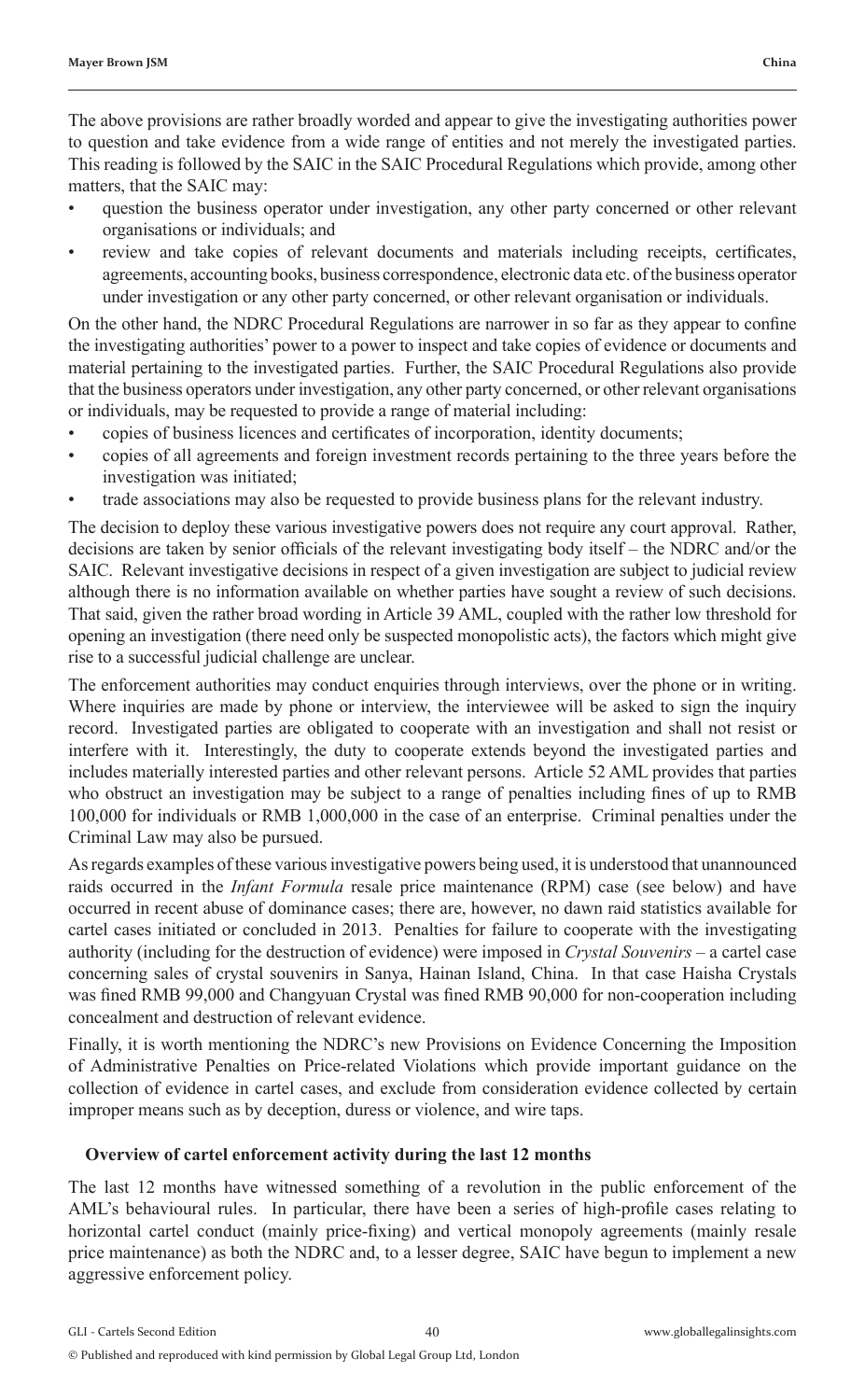With respect to cartels, *LCD Panels* and *Shanghai Precious Metals* attracted the most comment and we explore these decisions in greater detail below. While these and certain other high-profile cases have been publicised by the enforcement authorities, neither the NDRC nor the SAIC have published statistical information as regards the total number of cartel investigations opened or concluded in 2013, nor indeed is it clear that all cases concluded have been publicised. As noted above, there is no obligation to publish cases and, in particular, no obligation to publish any detailed infringement decision (generally only press releases have been published in respect of concluded cartel investigations although the SAIC has very recently begun to publish more detailed decisions). That said, based on publicly available information from a variety of sources, it is estimated that the total number of active cartel investigations during the course of 2013 amounted to some 20 cases – NDRC and SAIC caseload combined. As regards concluded investigations made public by the SAIC and the NDRC during the course of the year, the total number amounts to seven cartel infringement decisions, with total fines of approx RMB 381m.

#### LCD Panels

In January 2013, the NDRC published a decision imposing financial penalties of RMB 353m (approx US\$57m) on six Korean and Taiwanese manufacturers of LCD panels. This watershed ruling – the first extraterritorial application of Chinese cartel law with financial penalties almost 57 times greater than penalties previously imposed by a Chinese antitrust authority – signalled the advent of a new and aggressive turn in behavioural antitrust enforcement for China. The NDRC explained in its press notice for the case that, on a number of occasions since December 2006, it had received reports alleging Korean and Taiwanese LCD panel manufacturers had colluded to fix LCD panel prices, amounting to monopolistic acts committed "on the Chinese mainland". Accordingly, the NDRC opened an investigation during which the investigated enterprises admitted to collusive pricing practices. In particular, the NDRC confirmed in its press notice that from 2001 to 2006, the six investigated enterprises had held so-called "crystal meetings" in Taiwan and Korea, the main purpose of which was the exchange of competitive information concerning LCD panels and to discuss LCD panel prices. When selling LCD panels in mainland China, according to the NDRC's findings, the investigated enterprises had manipulated market prices based on prices discussed in the crystal meetings or based on the information they had exchanged. The NDRC noted that the total quantity of LCD panels sold by the six enterprises in China over the relevant period amounted to some 5,146,200 units, purportedly generating "illegal gains" of RMB 208m for the parties. The NDRC ordered the six companies involved to refund some RMB 172m in "overpayments" to Chinese domestic colour TV manufacturers. A further amount of RMB 36.75m of illegal gains was confiscated from the parties (and presumably retained by NDRC), and a fine of RMB 144m was imposed. The aggregate amount of all financial sanctions imposed was RMB 353m − as mentioned above.

In addition to financial sanctions, the NDRC imposed notable behavioural commitments on the infringing parties:

- the companies were required to pledge that in future they would strictly abide by Chinese law;
- the companies were required to pledge on a "best endeavours" basis to supply Chinese colour TV manufacturer enterprises in a fair manner, and to provide all customers with the same purchasing opportunities in terms of high-end and new products; and
- the manufacturers were asked to extend the "free of charge" warranty period for LCD panels installed in TV sets sold domestically in China by Chinese colour TV manufacturers from 18 months to 36 months.

It might be argued that certain of these remedies border on industrial policy, and certainly noncompetition concerns are not unusual in the Chinese competition law context.

LCD Panels was investigated under the Price Law, as the AML had not come into force at the time the infringing conduct took place.

#### Shanghai Precious Metals

In August 2013, the NDRC published a decision finding that the Shanghai Gold & Jewellery Trade Association and certain of its members had engaged in cartel activity in the precious metals retail sector in Shanghai. In particular, the NDRC found that parties had established a mechanism for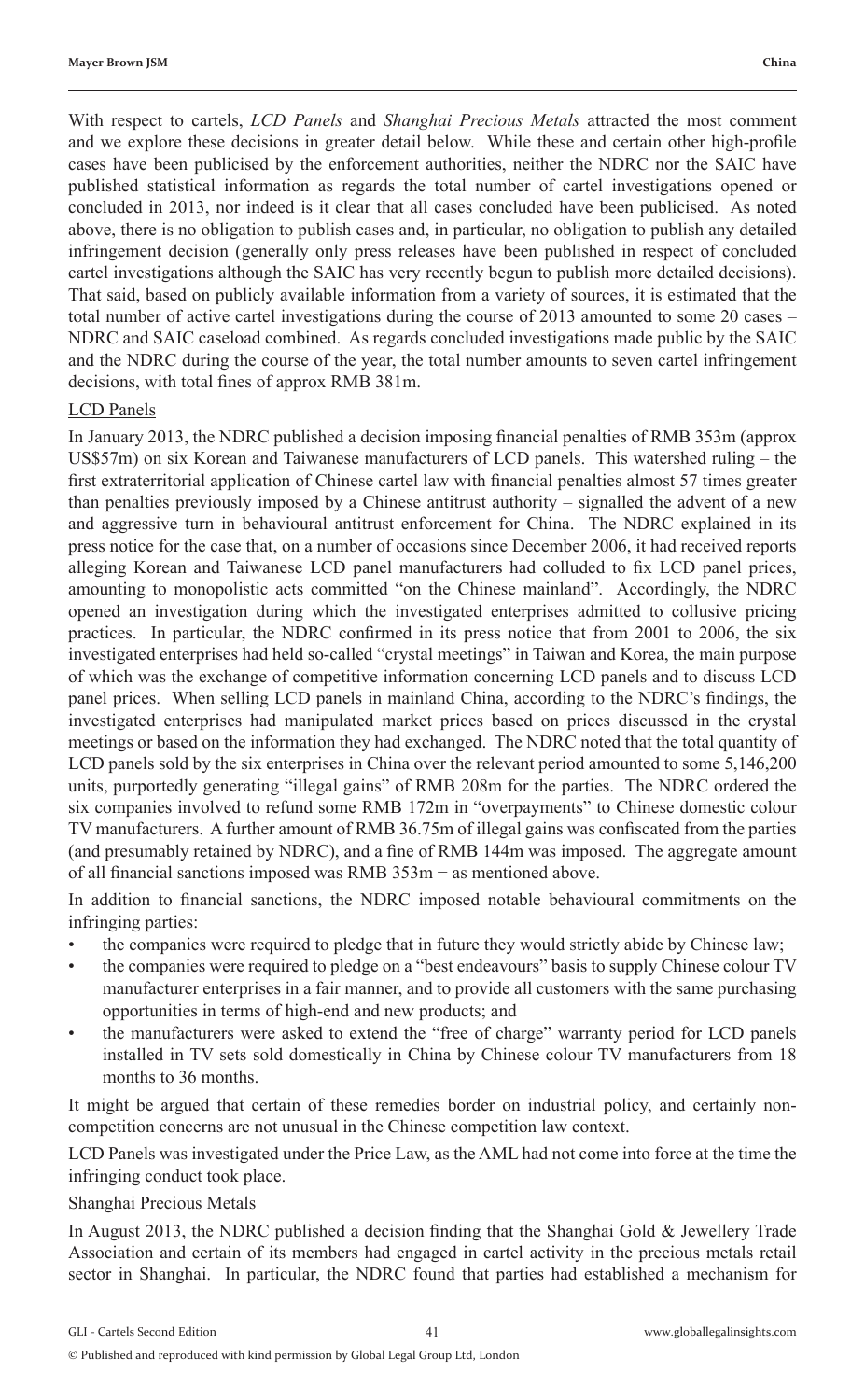calculating gold and platinum retail prices. The NDRC fined the trade association RMB 500,000 and the association's members RMB 10.1m in total. The fines imposed on the association members amounted to 1% of "relevant sales".

Interesting features of the case include the fact that a number of companies appear to have participated in cartel meetings and yet escaped fines on the basis that they did not implement the agreed pricing arrangements. One might compare this with the more rigorous "public distancing" requirement in EU law, or the EU law presumption of involvement in a cartel once a relevant party receives pricing information in circumstances where it remains active on the relevant market (see C-8/08 – *T-Mobile Netherlands & Others*). A further interesting feature of *Shanghai Precious Metals* is the extent to which the NDRC relied on "confessions" to establish its case. In this respect it is reported that many, if not most, of those undertakings which were eventually fined appear to have confessed to their involvement in the cartel in return for reduced penalties.

#### Other cases in 2013

Generally, the remaining cartel cases in 2013 involved localised conduct with relatively low fines in those cases where penalties were imposed. The industry sectors concerned were brick manufacturing, insurance, tourism, driving schools, car cleaning, LNG distribution, food and household appliances. The table below shows all fines imposed in the seven cartel infringement investigations that were concluded during 2013 and published on official government websites.

| Date (Month 2013) | Investigating authority | Case                        | <b>Penalty (million RMB)</b>                                                                                               |
|-------------------|-------------------------|-----------------------------|----------------------------------------------------------------------------------------------------------------------------|
| Jan               | <b>NDRC</b>             | <b>LCD Panels</b>           | 353                                                                                                                        |
| Mar               | <b>SAIC</b>             | <b>Brick Manufacturers</b>  | 1.06                                                                                                                       |
| Apr               | <b>SAIC</b>             | <b>Tourism Cartel</b>       | 0.8                                                                                                                        |
| Jun               | <b>NDRC</b>             | Insurance Cartel            | 6.51                                                                                                                       |
| Aug               | <b>NDRC</b>             | Shanghai Precious<br>Metals | 10.6                                                                                                                       |
| Sep               | <b>NDRC</b>             | <b>Crystal Souvenirs</b>    | 4.95<br>(an additional RMB<br>189,000 was imposed<br>on the parties for<br>destruction of evidence<br>and non-cooperation) |
| Sep               | <b>NDRC</b>             | Packaged Tours              | 3.85                                                                                                                       |

*Cartel cases concluded in 2013*

While not a cartel case, it is worth mentioning in this context *Infant Formula* in so far as it is representative of a broader trend toward ever-higher fines, a new willingness to pursue multinationals, and investigative processes generally under the AML.In this respect, in August 2013, after an investigation lasting a mere five months, the NDRC imposed record fines totalling RMB 669m on six producers of infant milk powder for certain resale prices maintenance (RPM) practices with distributors contrary to Article 14 AML (the previous record was a fine of RMB 449m imposed in the *Maotai Liquor* cases in February 2013 also for RPM practices). According to the NDRC's press release for *Infant Formula*, all of the investigated producers "admitted" to RPM practices while being unable to prove to the satisfaction of the NDRC that their actions fell within any of the grounds for exemption set out in Article 15 AML. Three manufacturers avoided penalties altogether as they voluntarily cooperated with the NDRC under its leniency programme by providing important evidence. This point is interesting in that it confirms that the NDRC might be willing to grant leniency in a vertical case – somewhat unusual by international standards, although it may be that the relevant undertakings offered information on an industry-wide practice (presumably not collusive) and did not merely report their own conduct. In addition to financial penalties, the companies involved in *Infant*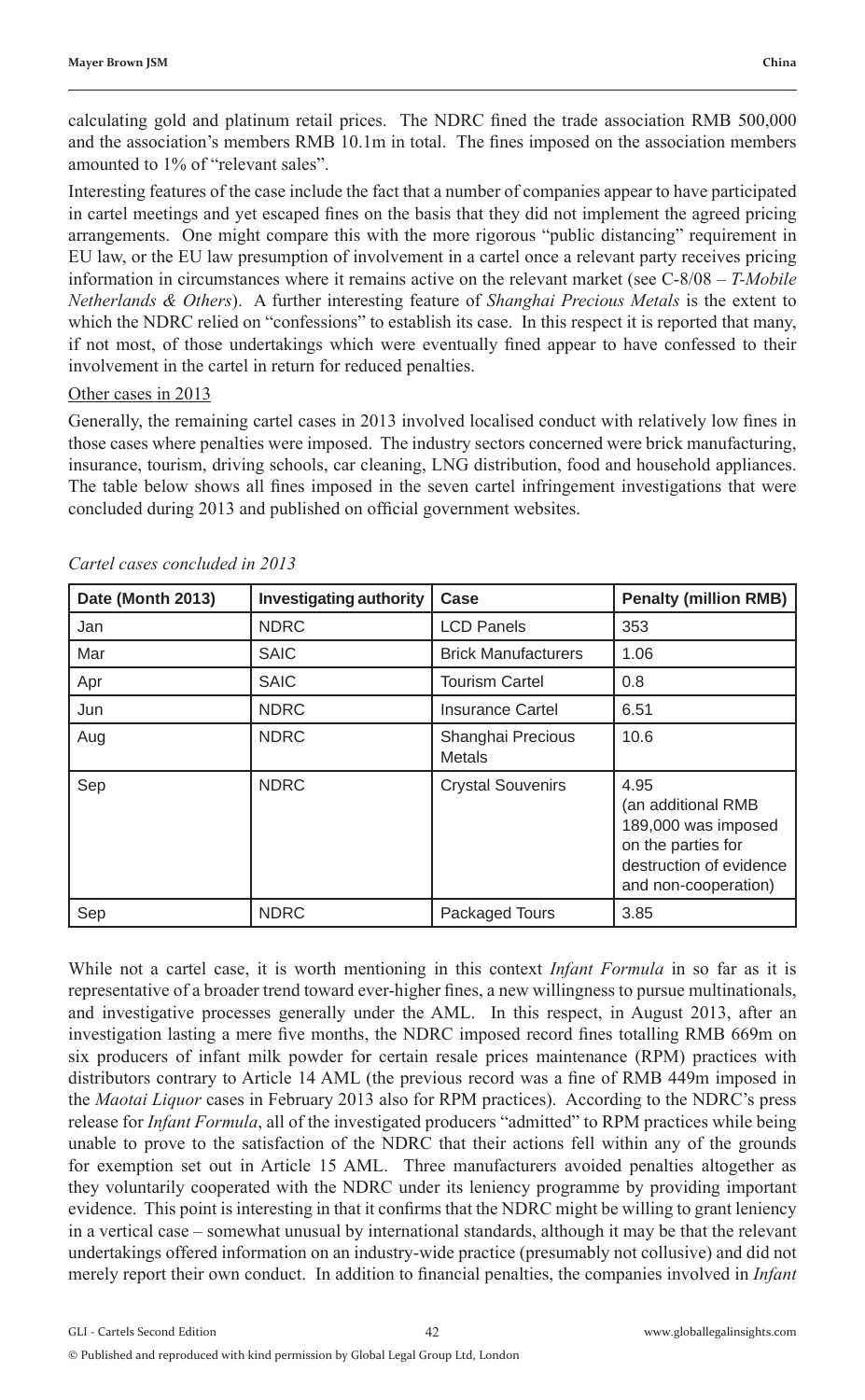*Formula* were also required to organise competition compliance training for staff. Commitments of this kind are not uncommon in the China context.

More generally though, the significance of *Infant Formula* is that it confirms the trend toward a new aggressive enforcement of the restrictive agreement rules in a context where procedural protections might not be commensurate with the magnitude of the fines we are now seeing imposed. The chart below shows that the lower fines in the majority of the cartel cases in 2013 should not been seen as a general indication that enforcement remains lax.



*Fines imposed in restrictive agreement cases in 2013 (RMB million)*

**Leniency/amnesty regime**

Where parties voluntarily disclose their involvement in relevant conduct prohibited by the AML, and cooperate with the authorities, the AML provides this may be rewarded with a grant of leniency (Article 46). Specifically, the AML provides that the authority may impose a reduced penalty or exempt a party from penalty where that party reports a prohibited monopoly agreement such as a cartel, and provides material evidence about the conduct to the investigating authority on its own initiative.

Both the SAIC and NDRC Procedural Regulations and the SAIC Regulations on the Prohibition of Monopoly Agreements provide guidance on the respective regulator's approach to leniency. Unfortunately, however, this is an example of an area where potential inconsistency is evident in the approach of the different regulatory bodies.

According to the NDRC Procedural Regulations, the fine reduction for a business operator who actively reports its involvement in a cartel, and provides material evidence regarding that violation, will be as follows: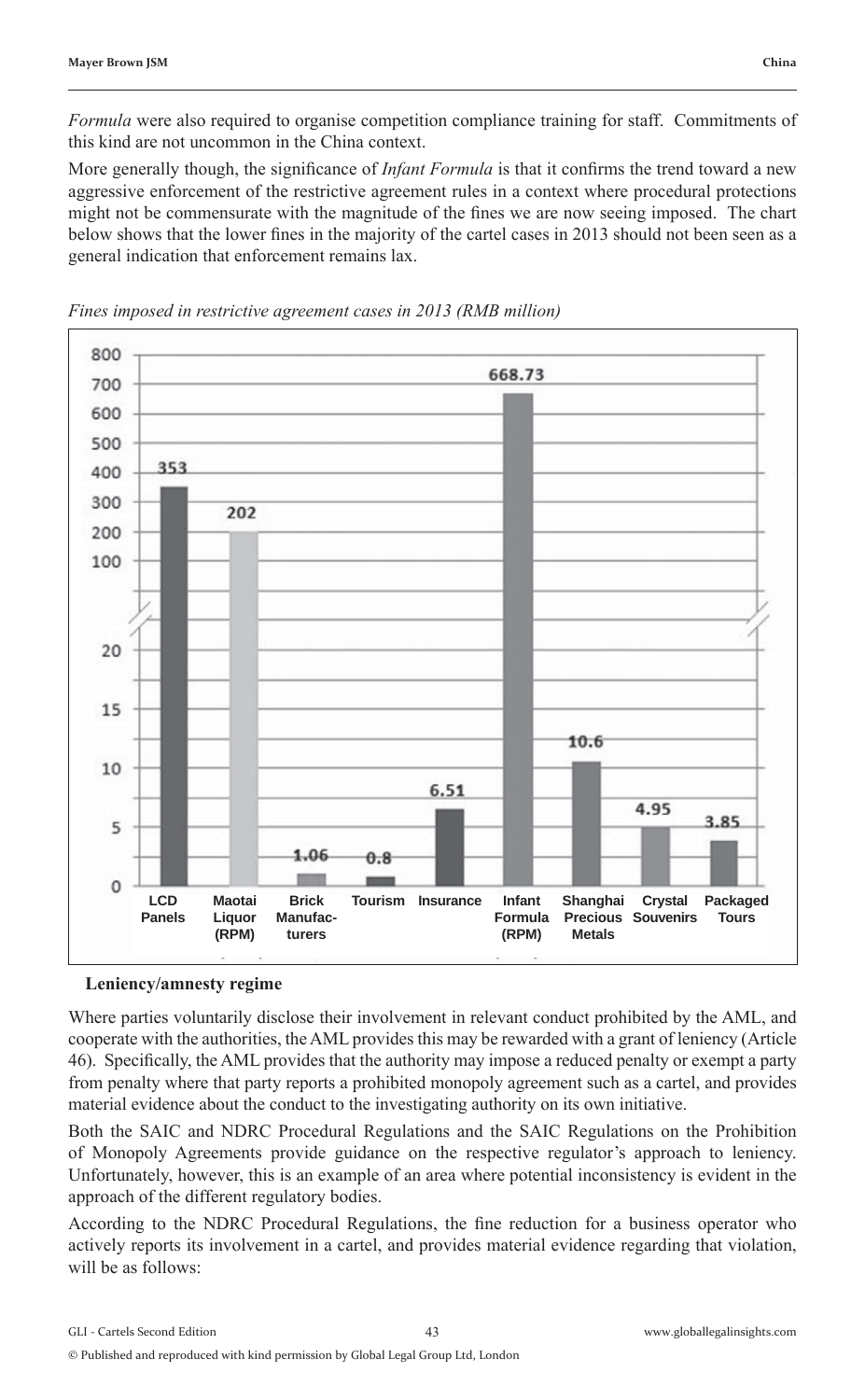| <b>Reporting entity</b>                 | <b>Fine reduction</b> |
|-----------------------------------------|-----------------------|
| First reporting entity                  | 100%                  |
| Second reporting entity                 | No less than 50%      |
| Third and subsequent reporting entities | No more than 50%      |

By contrast, while the SAIC Regulations on the Prohibition of Monopoly Agreements also stipulate that the first reporting entity will not receive a fine, those regulations do not mention specific fine reduction percentages for the second-in-time and any later reporting entity.

Both the SAIC and NDRC Procedural Regulations clarify that material evidence must be provided by a business operator concerning a monopoly agreement to which it is a party in order for the leniency provisions to apply. While the SAIC Procedural Regulations indicate that this evidence must play a pivotal role in the initiation of an investigation by the SAIC or have a significant bearing on the establishment of an infringment, the NDRC rules merely stipulate that the evidence provided must be sufficient for the NDRC to determine the existence of a monopoly agreement. The SAIC Regulations on the Prohibition of Monopoly Agreements also clarify that material evidence includes:

- information on the business operators party to the monopoly agreement and the products involved;
- details of the contents of the relevant agreement;
- information on how the relevant agreement was entered into; and
- details of how the agreement was implemented.

The SAIC Procedural Regulations make it clear that leniency will not be available for the "initiator" of a cartel. The NDRC Regulations are silent on this point.

As regards recent practice, full immunity was granted to applicants in each of the *LCD Panels* and *Crystal Souvenirs* cases.

#### **Administrative settlement of cases**

There is no formal settlement mechanism (in the sense of detailed procedures for a plea bargain or procedures analogous to the EU settlement regime) although parties are generally encouraged to confess, cooperate and undertake to rectify their ways in return for a reduced fine. The investigative timeline is then shortened in such cases. A recent example of a cartel case that proceeded on this basis is *Shanghai Precious Metals* (see above). Typically the investigating authorities seem to settle on a fine approximating 1% of relevant sales in these cases on the basis of Article 27 of the Administrative Penalties Law.

Article 45 AML does however provide for what might be termed in other contexts a commitment decision. In particular, if an undertaking subject to investigation undertakes to take particular measures to eliminate the effects of its monopolistic conduct within a time-frame approved by the investigating authority, the authority may decide to suspend its investigation. Any decision to suspend an investigation must provide details on the commitments offered by the relevant undertaking. Where the investigating authority then decides to suspend its investigation, it will nonetheless supervise the performance of the relevant commitments offered by the undertaking concerned. Where the undertaking abides by its commitments, the investigating authority may decide to terminate the investigation. The investigating authority may however reopen its investigation, where the undertaking fails to perform its commitments, there have been substantial changes to the facts upon which the decision to suspend the investigation was based, or the decision to suspend the investigation was made based on incomplete or false information provided by the undertaking concerned. These provisions of Article 45 AML are also further developed to a limited extent by provisions in the NDRC Procedural Regulations and the SAIC Procedural Regulations which provide guidance on the procedural steps that parties must take when submitting an application to suspend an investigation, and on the factors the investigating authority must consider (the SAIC Procedural Regulations mention the nature, duration and consequences of the conduct at issue and effects on society; the NDRC Procedural Regulations do not offer guidance on this) when deciding to accept commitments and suspend a case.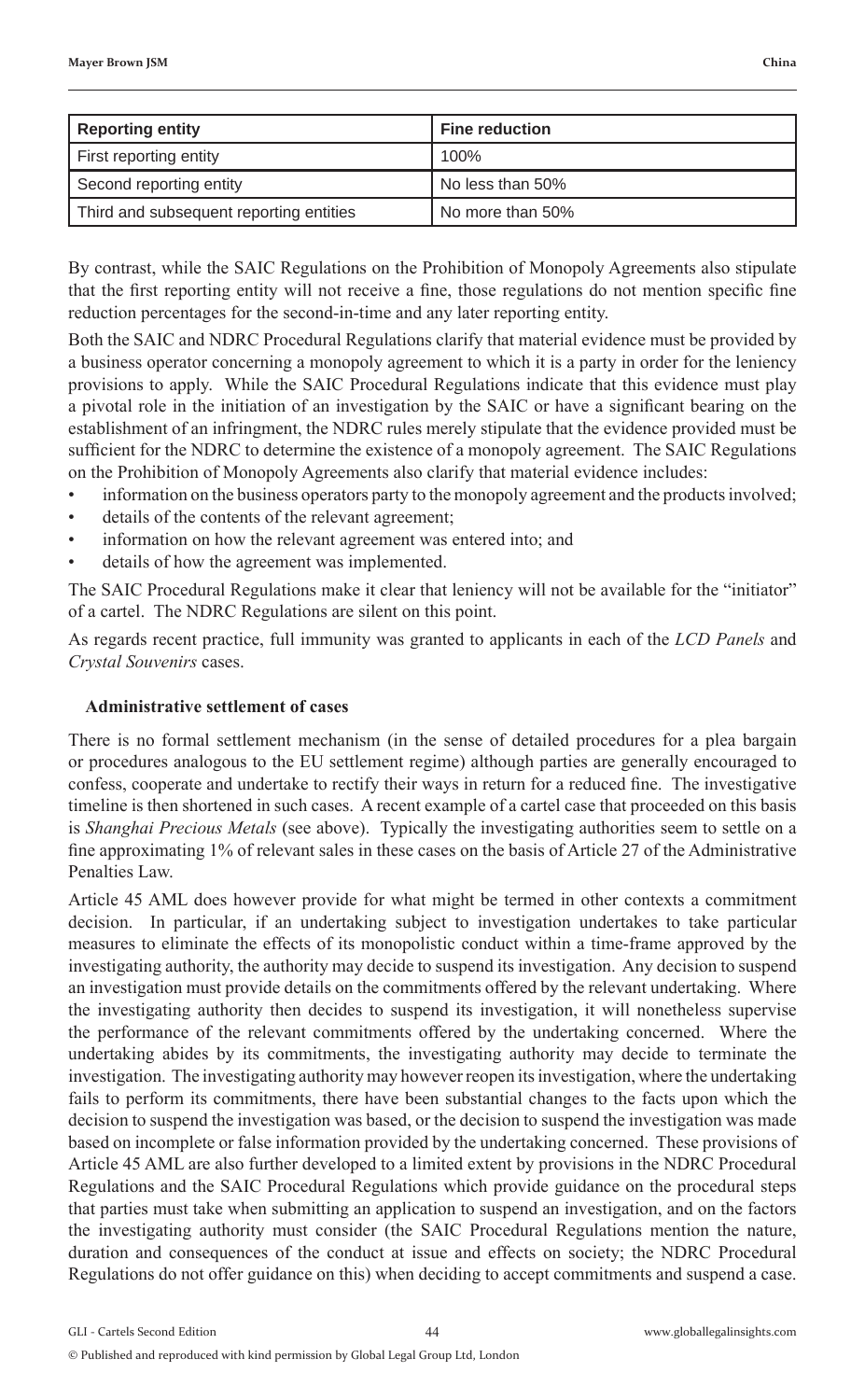While typically one might not expect competition authorities to agree to close every cartel case without imposing a penalty merely because the investigated parties have committed to comply with the law for the future, *Zhejiang Energy Efficiency Testing* may provide a precedent in the China context. The cartel was originally investigated in 2011 when it was determined that the parties had agreed to divide the market for energy efficiency testing in Cixi, Zhejiang. In March  $2011 -$  during the course of the investigation – the parties applied to have the investigation suspended, given that they had abolished the cartel arrangement (this would appear to amount to an admission of guilt which strictly speaking does not appear to be required under Article 45 AML), would publicise this and undertook to abide by the law thereafter. The local SAIC agreed to the request and suspended the investigation for a year in light of the parties' cooperative posture and the fact that customers had allegedly not suffered any anticompetitive harm – a finding which seems somewhat inconsistent with the reported determination that the parties' conduct had resulted in the exclusion of other players from the market. The SAIC subsequently closed the investigation in March 2013, noting that it had not received any further complaints during the period when the investigation was suspended. Whether the exceptionally lenient treatment afforded to the parties in this case is a recipe for future cartel cases is difficult to say, but generally *Zhejiang Energy Efficiency Testing* appears as something of an anomaly when viewed against the backdrop of the NDRC cases reported above. That said, confessing to one's involvement in the cartel, cooperating in the investigation, and undertaking to abide by the law for the future clearly appears to earn parties some leniency credit or otherwise reduced penalties as part of an effective plea bargain with the authorities.

#### **Third party complaints**

Article 38 AML provides that parties may submit a complaint to the authorities in respect of alleged anticompetitive conduct, and that where the complaint is in writing and provides relevant facts and evidence, the antimonopoly enforcement authorities "shall conduct the necessary investigation".

The SAIC Procedural Rules provide additional guidance on the submission of complaints concerning alleged monopolistic conduct – for example, particulars with respect to the complainant, the accused party and relevant facts which should be provided. Similarly, the NDRC Procedural Rules confirm that complaints can be made, although very little detail is provided as regards procedures or other matters.

In practice, complaints are common in the cartel context in China and many recent cases have been complaint-driven – for example, *LCD Panels, Brick Manufacturers, Tourism Cartel* and *Shanghai Precious Metals*.

#### **Civil penalties and sanctions**

Article 46 AML provides that where undertakings conclude and implement a monopoly agreement, the enforcement authority must order the undertakings to cease and desist, confiscate whatever illegal gains might have been earned and impose fines on the parties of an amount "equal to or more than 1% and less than or equal to 10% of their total turnover in the preceding year". Where a monopoly agreement has not been implemented, a fine of less than RMB 500,000 can be imposed.

As regards trade associations which organise members to conclude a monopoly agreement, the enforcement authority can impose a fine of up to RMB 500,000 and in serious cases the relevant licences and registrations of the association may be cancelled.

The application of these provisions is discussed elsewhere in this article. There are at present no specific fining guidelines, although the SAIC Regulations on the Prohibition of Monopoly Agreements provide that the SAIC shall have regard to the nature of the violation, the circumstances of the case, the extent of the relevant conduct and its duration when setting the level of a fine. In addition, the Administrative Penalties Law may be applicable:

- Article 4 of the Administrative Penalties Law provides that the imposition of administrative penalties shall be based on the facts of the case and shall correspond with the nature and gravity of the offence and harm to society; and
- Article 5 of the law provides that "penalties shall also be educational in nature", i.e. have deterrent value.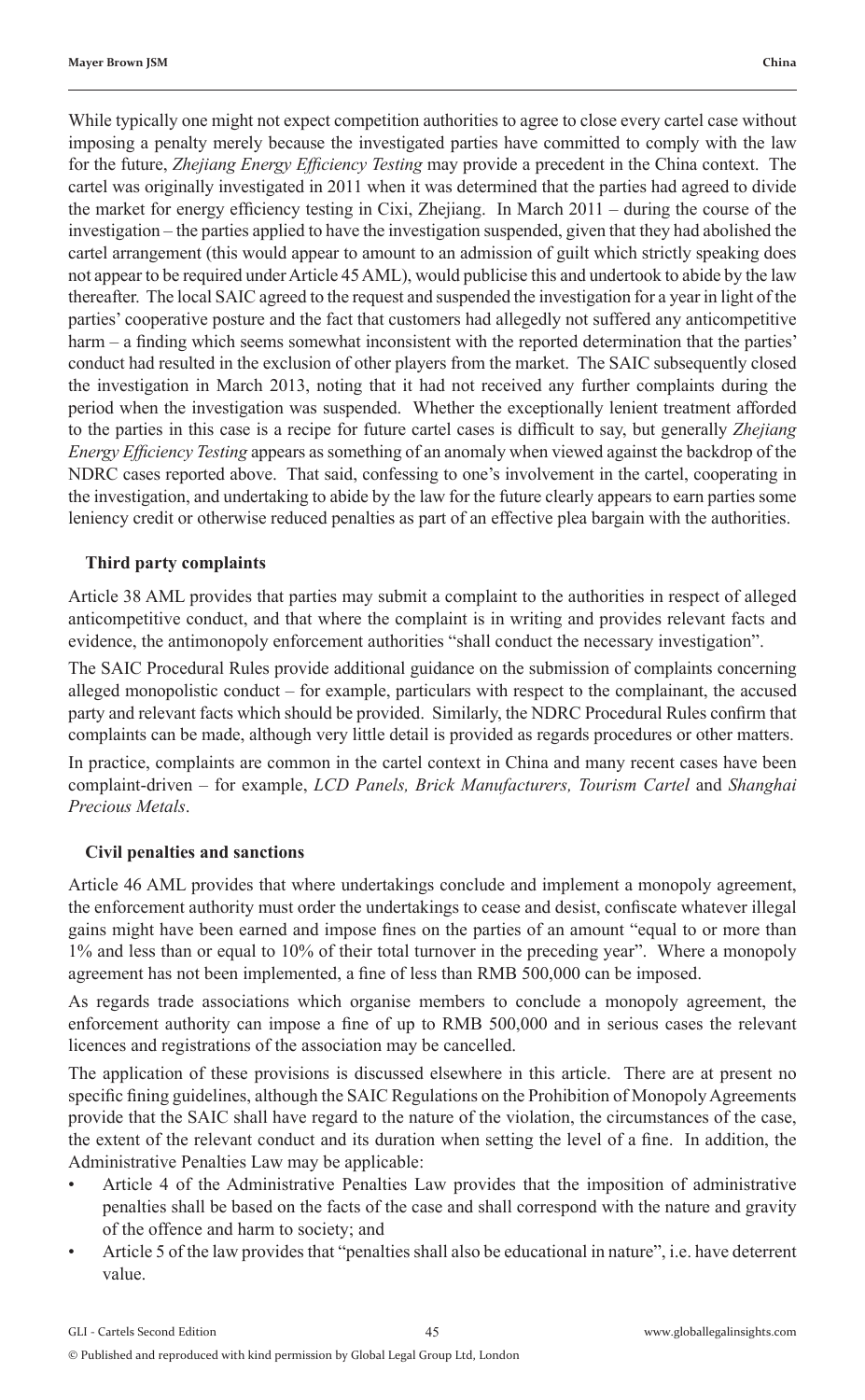#### **Right of appeal against civil liability and penalties**

Article 53 AML provides a right of appeal against decisions of the NDRC and SAIC. The appellant has a choice between seeking a re-hearing before the relevant regulator (an administrative review) or a review by the courts. The review in this context can be a "full merits" review. There is thus far no information available on whether parties have appealed cases on the basis of Article 53.

Review is also available under the Administrative Procedure Law and, in theory, third parties would have standing. That said, the NDRC and SAIC's general practice of not publishing detailed decisions would appear to be a significant barrier to a third party challenge, although the SAIC in particular has begun to issue much more detailed decisions than heretofore, as mentioned previously.

#### **Criminal sanctions**

While the AML does not provide for criminal sanctions – except in cases of non-compliance with an investigation or for abuse of power by officials – the Criminal Law provides that bid-rigging is a criminal offence. In particular, Article 223 of the Criminal Law provides that parties engaged in bid-rigging may be imprisoned for up to three years and, in addition or in the alternative, subject to a fine. A recent example of criminal sanctions being imposed can be found in *Household Appliance Bid-Rigging* (2013) where seven individuals were jailed for terms of between one and two years and subject to a fine of RMB 0.14m in total. Two parties subsequently had their custodial sentences reduced on appeal.

Aside from Article 223 of the Criminal Law, Article 225 prohibits "unlawful business activities that seriously disrupt market order". Persons infringing this rule may be imprisoned for up to five years (or "not less than five years" in especially serious cases) and in addition, or in the alternative, subject to a fine of not less than one time, and not more than five times, the illegal gains earned, and/or have their property seized. While there are no precedents, it would seem that Article 225 may provide a basis in certain cases for the criminal prosecution of the more serious cartel offences.

Additionally, Article 226 of the Criminal Law provides that any person who "by violence or coercion, forces others to purchase or sell commodities or provide or accept services" may, if the circumstances are serious, be sentenced to three years' imprisonment, otherwise detained and in addition or in the alternative, be fined. It has been argued that Article 226 may have provided a basis for arresting parties involved in organising a cartel and coercing other cartelists to abide by cartel rules in 2010.<sup>1</sup> That said, publicly available information on this point is limited and it is unclear whether this case represents a genuine precedent.

#### **Cross-border issues**

The Chinese antitrust authorities stepped up efforts in 2012 at cooperation and dialogue with foreign authorities, which included signing an impressive list of memoranda of understanding – no fewer than five in 2012, in fact. These include the following, which are of relevance in the behavioural context:

- Memorandum of Understanding between the Korea Fair Trade Commission and the NDRC on Antimonopoly Cooperation;
- Memorandum of Understanding on Cooperation in the area of Antimonopoly Law between the European Commission and the NDRC and SAIC;
- Memorandum of Understanding on Cooperation between the SAIC and the Australian Competition and Consumer Commission (ACCC); and
- Memorandum of Understanding on Cooperation in the Competition Field between the Brazilian Council for Economic Defence of the Federative Republic of Brazil and the SAIC.

In addition, the UK's OFT has concluded memoranda of understanding with each of the NDRC and SAIC, and the U.S. Department of Justice and Federal Trade Commission have concluded a memorandum of understanding with the SAIC and NDRC on antitrust and anti-monopoly cooperation.

Generally these documents are modest in terms of content and often do little more than codify existing arrangements in respect of capacity-building assistance for the Chinese regulators. In this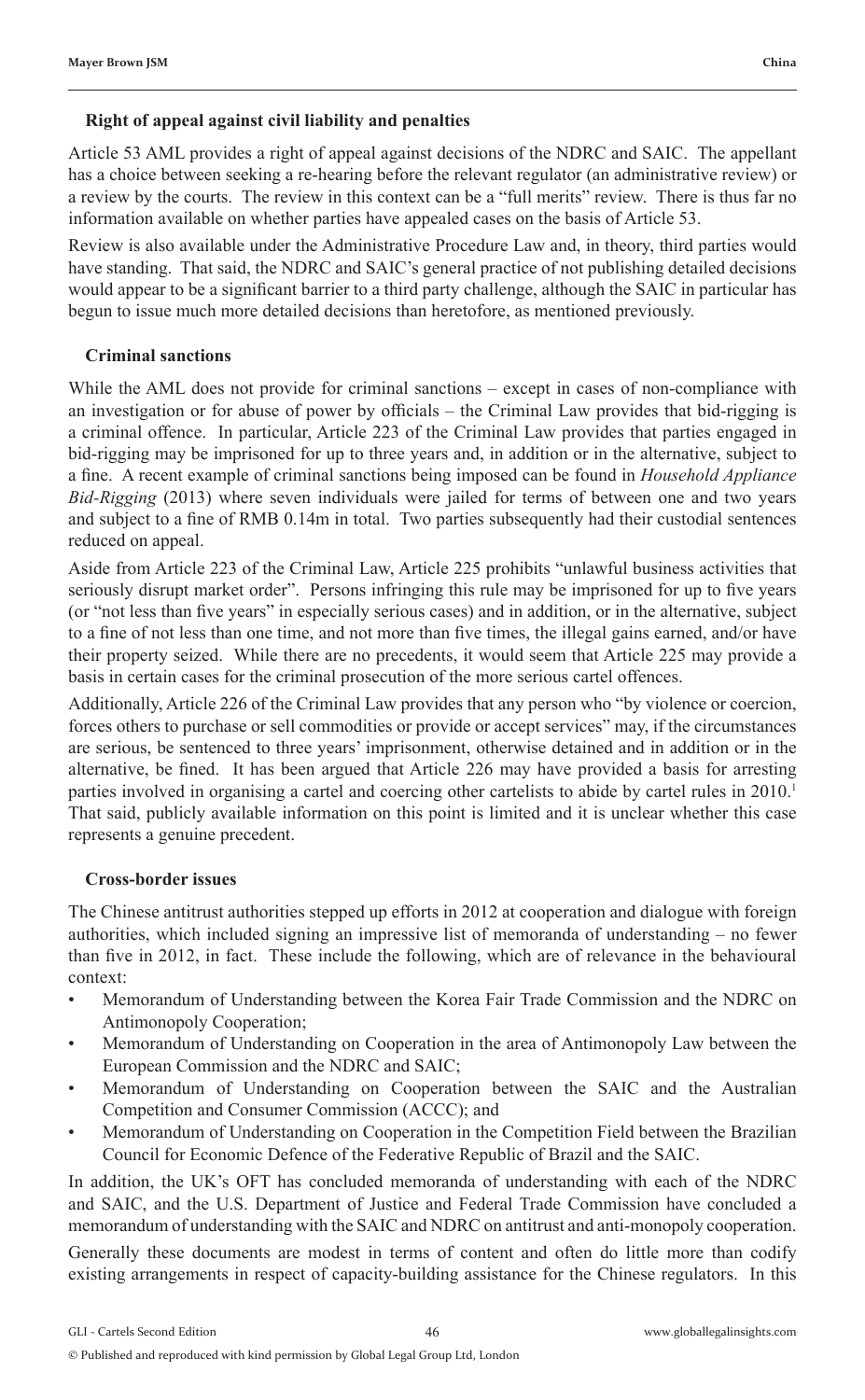context, one might point to certain provisions of the Memorandum of Understanding with the EU Commission which provide for the "exchange of views on developments in competition legislation and... experience in... enforcement", "the enhancement of the operation of the Sides' competition authorities", the sharing of "experiences on competition advocacy" and "technical cooperation", etc. Even so, it would be a mistake to underestimate the significance of these documents and there is clearly something genuinely ambitious in the reference in the Memorandum of Understanding with the EU's DG Competition to a possible framework for the exchange of information in respect of ongoing cases and the possibility of coordinated enforcement activity.

As regards the extraterritorial application of the AML more generally, the position is clear that the AML has extraterritorial effect – Article 2 AML provides for this in explicit terms by noting that the "law shall apply to monopolistic acts outside the People's Republic of China that have the effect of eliminating or restricting competition in the domestic market". As regards the enforcement of Chinese cartel law against extraterritorial conduct, *LCD Panels* is the clearest statement in this respect although, as noted, this case was technically based on the Price Law. Additionally, as we have mentioned above, Article 15 AML provides for the possibility of exempting export cartels. There are no relevant cases dealing with this, although there is no specific requirement that export cartels seek an explicit *ex ante* exemption or that they register with the relevant authorities which is sometimes required in other jurisdictions.

#### **Developments in private enforcement of antitrust laws**

Article 50 of the AML provides a legal basis for private enforcement of the competition rules in China. Article 50 is supplemented by the Provisions of the Supreme People's Court on Issues in Respect of the Application of the Law in the Trial of Civil Disputes Arising out of Monopolistic Conduct (Supreme Court Provisions). The Supreme Court Provisions provide guidance on a number of points:

- the availability of actions on both a stand-alone and follow-on basis;
- the consolidation of claims:
- matters concerning the burden of proof and, in particular, that a truncated rule of reason applies in cartel cases such that where a plaintiff alleges cartel contact, the defendant shall bear the burden of proving that the relevant agreement does not have the effect of eliminating and/or restricting competition (the defendant can in addition defend the relevent conduct on the various grounds referenced in Article 15 AML – see above);
- the appointment of expert witnesses including economic experts; and
- the limitation period.

As a general point, the levels of private enforcement of the competition rules in China are extremely healthy and there have been dozens of cases since the AML took effect in 2008. Initially the cases were abuse of dominance cases and the Chinese Supreme People's Court has just recently heard its first antitrust appeal in a dominance case – *Qihoo 360 v. Tencent QQ*. The judgement in this case is expected during the course of 2014. Additionally there have been high-profile cases involving foreign companies such as *Huaiwei v. InterDigital* (an abuse of dominance case which found that wireless technology company InterDigital had charged unfairly high patent licensing fees in violation of the AML – damages were assessed at RMB 20m but it is understood that InterDigital is looking to challenge this) and *Johnson & Johnson v. Rainbow Medical* (an RPM case which established that a rule reason applies in cases of RPM in contradistinction to the NDRC's apparent *per se* approach) and in general, antitrust in the courts demonstrates a genuine economics-based approach and rigorous engagement with the issues that one does not yet see in the administrative rulings. Further, it should be mentioned that all of the reported cases to date have been stand-alone cases although we would expect this to change in the near future, given the recent up-surge in administrative enforcement. (In some respects, private action to date might be seen as filling a vacuum left by the relative inactivity of the NDRC and the SAIC. Both regulators have embarked on a new aggressive policy since the end of 2012, following a change of leadership in the Chinese government in the autumn of that year when President Xi Jinping took over from President Hu Jintao.)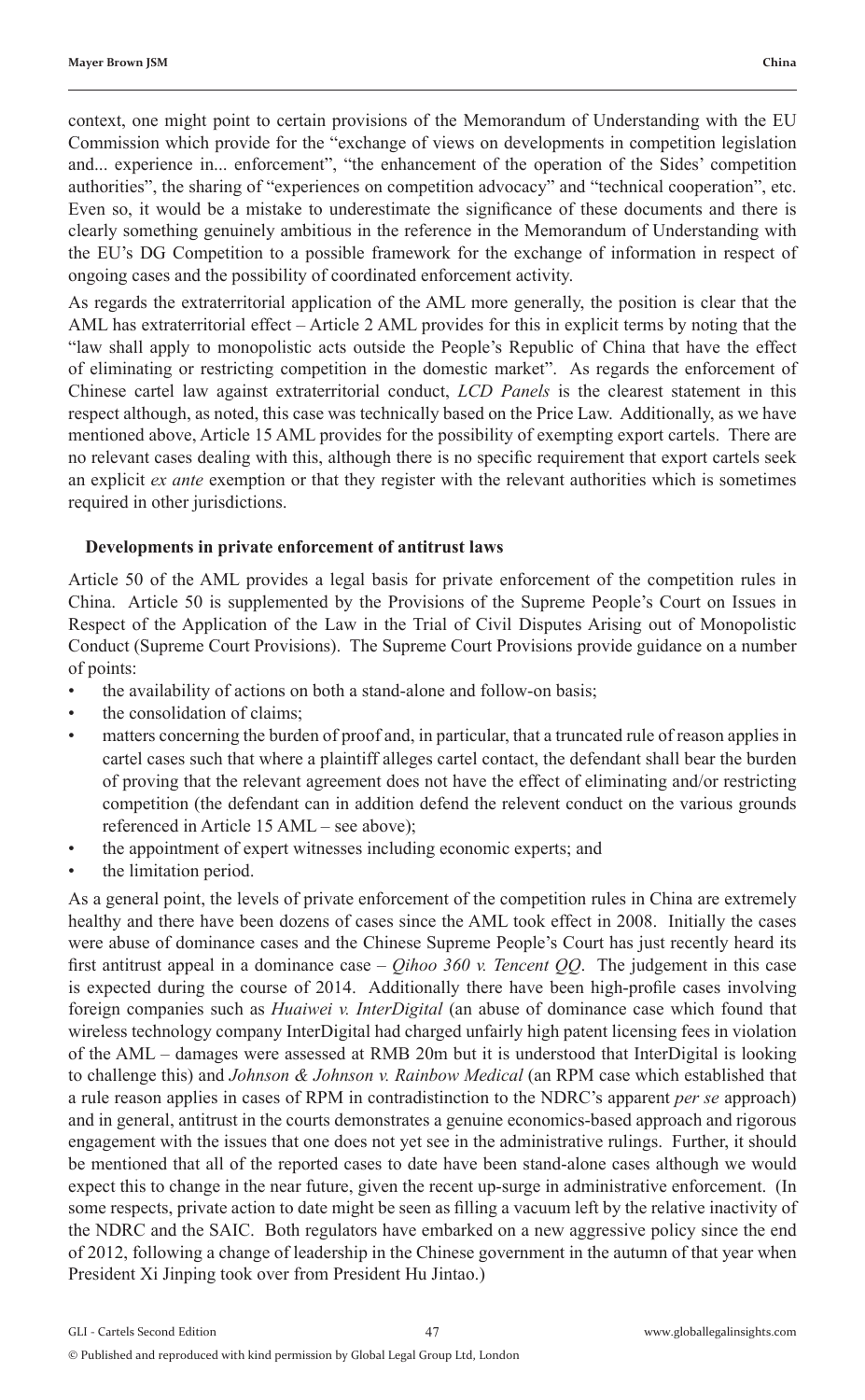In the cartel context specifically, it is now reported that parties have sought to lodge a follow-on action in the aftermath of *Shanghai Precious Metals* although it is too early to offer any view on the prospects of this case. There have also been two stand-alone cartel rulings that are worthy of mention: *Beijing Aquatic Products* and *Shenzhen Pest Control.*

In *Beijing Aquatic Products*, the Beijing Aquatic Products Wholesale Industry Association (APWIA) was sued for allegedly monopolistic conduct including fixing the prices of scallops sold by its members. In November 2013, the Beijing Second Intermediate People's Court ruled that APWIA had in fact infringed the AML, apparently granting the plaintiff's request for a declaration that the relevant APWIA association rules were invalid. APWIA is reported to have appealed.

In *Shenzhen Pest Control* the Shenzhen Pest Control Association (SPCA) was alleged to have engaged in horizontal monopolistic conduct causing loss to the plaintiff. According to the judgment, the SPCA required its members not to lower their prices below 80% of a certain recommended price issued by the local municipal authorities. The plaintiff had argued that this amounted to price-fixing. On appeal, the Guangdong Higher People's Court ruled that the plaintiff had failed to put forward evidence to show that competition had been restricted, and that the relevant conduct was in any event exempt on the basis of Article 15(4) AML (exemption on the basis that the agreement pursues social public interest benefits such as energy conservation, environmental protection and disaster relief), given that the business of pest control was a matter of public importance and that price-related agreements were appropriate to guard against poor quality service. It must be questioned whether this ruling was rightly decided, given the rather broad reading given to Article 15(4). Further, the judgment is clearly inconsistent with the Supreme Court Provisions, as it is not for the plaintiff to show a restriction of competition in a cartel case.

\* \* \*

#### **Endnote**

1*. Rice Noodle Cartel*. See Anti-monopoly Law and Practice in China, Harris, Wang, Zhang, Cohen and Evrard, Oxford, 2011, p.328.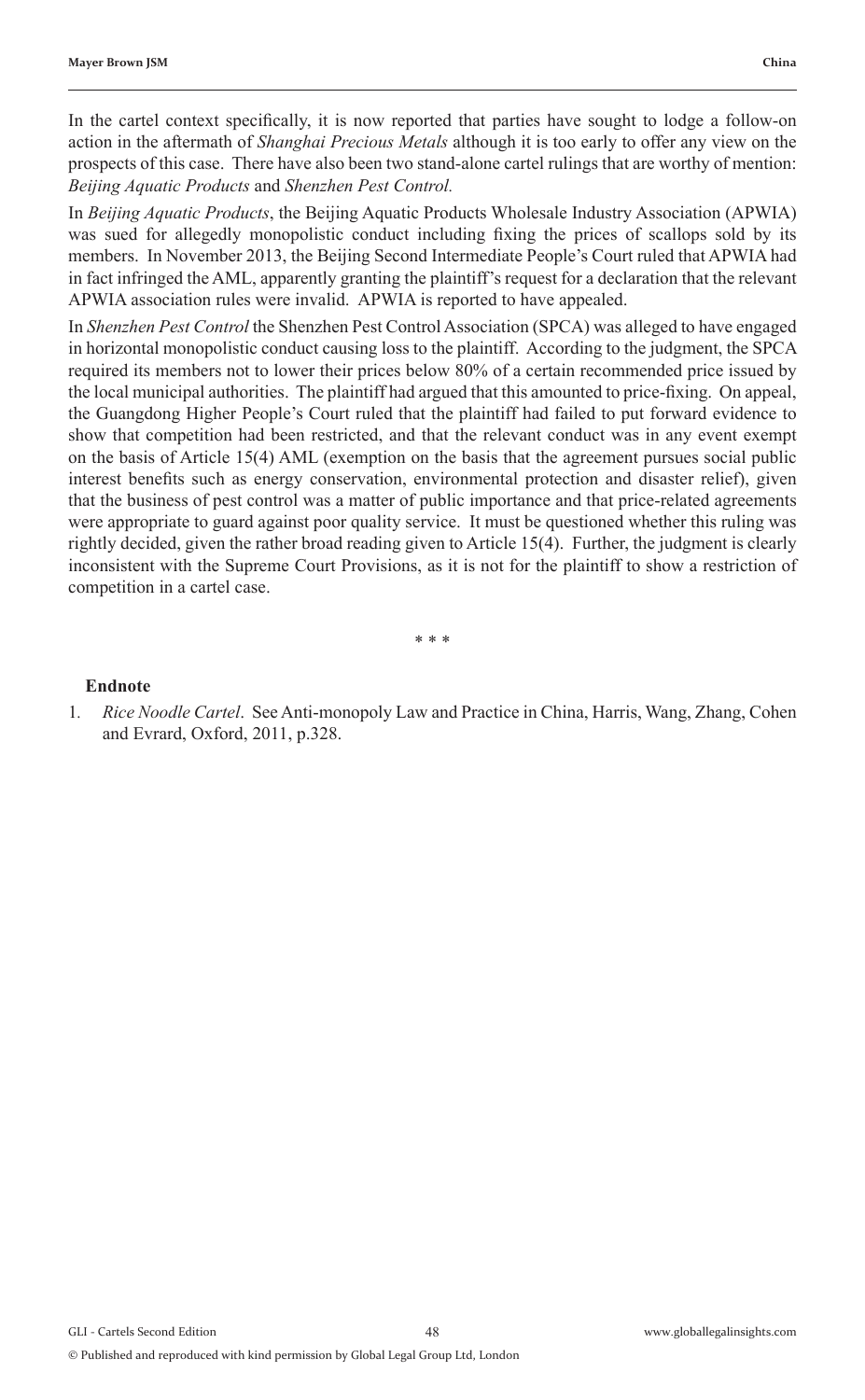

#### **Hannah Ha**

#### **Tel: +852 2843 2211 / Email: hannah.ha@mayerbrownjsm.com**

Hannah is a partner of Mayer Brown JSM. Hannah co-heads the firm's Antitrust  $\&$ Competition practice in Asia which has consistently been ranked by Chambers Asia as one of the leading international practice teams for China antitrust since 2009. Hannah has extensive experience in foreign direct investment in China, cross-border mergers and acquisitions, private equity transactions and general corporate and commercial matters. Hannah is widely recognised throughout the industry, having recently won the Best in Competition and Antitrust award at Euromoney LMG's Asia Women in Business Law Awards 2013, and is listed in Euromoney's Expert Guides – Competition and Antitrust 2014. She has also been named leading lawyer for Mergers and Acquisitions in the 2013 edition of Expert Guides: Women in Business Law; leading Corporate/M&A Lawyer by Chambers Asia 2011-2013 and leading lawyer for Antitrust & Competition work in China by Chambers Asia Pacific 2009-2012, IFLR1000 2011-2014 and PLC Which Lawyer?.



#### **John Hickin**

#### **Tel: +852 2843 2211 / Email: john.hickin@mayerbrownjsm.com**

Based in Asia for more than 15 years, John Hickin is a partner of Mayer Brown JSM and is co-head of the firm's leading Antitrust and Competition Practice in the region. John has extensive experience of dispute resolution (including arbitration and mediation) and frequently handles regulatory investigations in Hong Kong and the Asia region. John has followed the development of Hong Kong competition law closely, having been involved in the consultation with the HKSAR Government regarding the region's cross-sector Competition Bill. He has recently helped a number of clients in preparing for the introduction of the new law by reviewing existing practices and contractual arrangements and helping shape appropriate adjustments going forward.

John's work in this practice area has been recognised by independent commentators including IFLR 1000 (2013, 2014), Chambers Asia Pacific (2012, 2013, 2014) and Expert Guides (2011, 2012).



#### **Philip Monaghan**

#### **Tel: +852 2843 2211 / Email: philip.monaghan@mayerbrownjsm.com**

Philip is a senior associate with Mayer Brown JSM based in Hong Kong. He is an experienced competition lawyer with a decade of practice in the field and expertise in all areas of the law. Philip advises clients across a range of industry sectors – healthcare, chemicals, manufacturing, pharmaceuticals, infrastructure development, telecoms, financial services and energy. He regularly acts for Asia-based companies in respect of competition issues arising under antitrust laws globally. Equally, Philip advises multinationals on competition and transactional concerns under the Chinese Anti-Monopoly Law, and Hong Kong companies and multinationals on the implications of the new Hong Kong Competition Ordinance. Philip has been involved as lead counsel in antitrust investigations and reviews conducted by the EU Commission, the UK OFT, the Dutch competition authority, the Korea FTC, the Japan FTC, the Competition Commission of South Africa, the ACCC, MOFCOM and others. He has also been legal advisor to one of the UK's sectoral economic regulators.

Philip is acknowledged as a Rising Star for Competition/Antitrust by IFLR1000 (2014). He is listed in Euromoney's Expert Guides – Competition and Antitrust 2014.

## Mayer Brown JSM

16th-19th Floors, Prince's Building, 10 Chater Road, Central, Hong Kong Tel: +852 2843 2211 / Fax: +852 2103 5149 / URL: http://www.mayerbrown.com/mayerbrownjsm

© Published and reproduced with kind permission by Global Legal Group Ltd, London